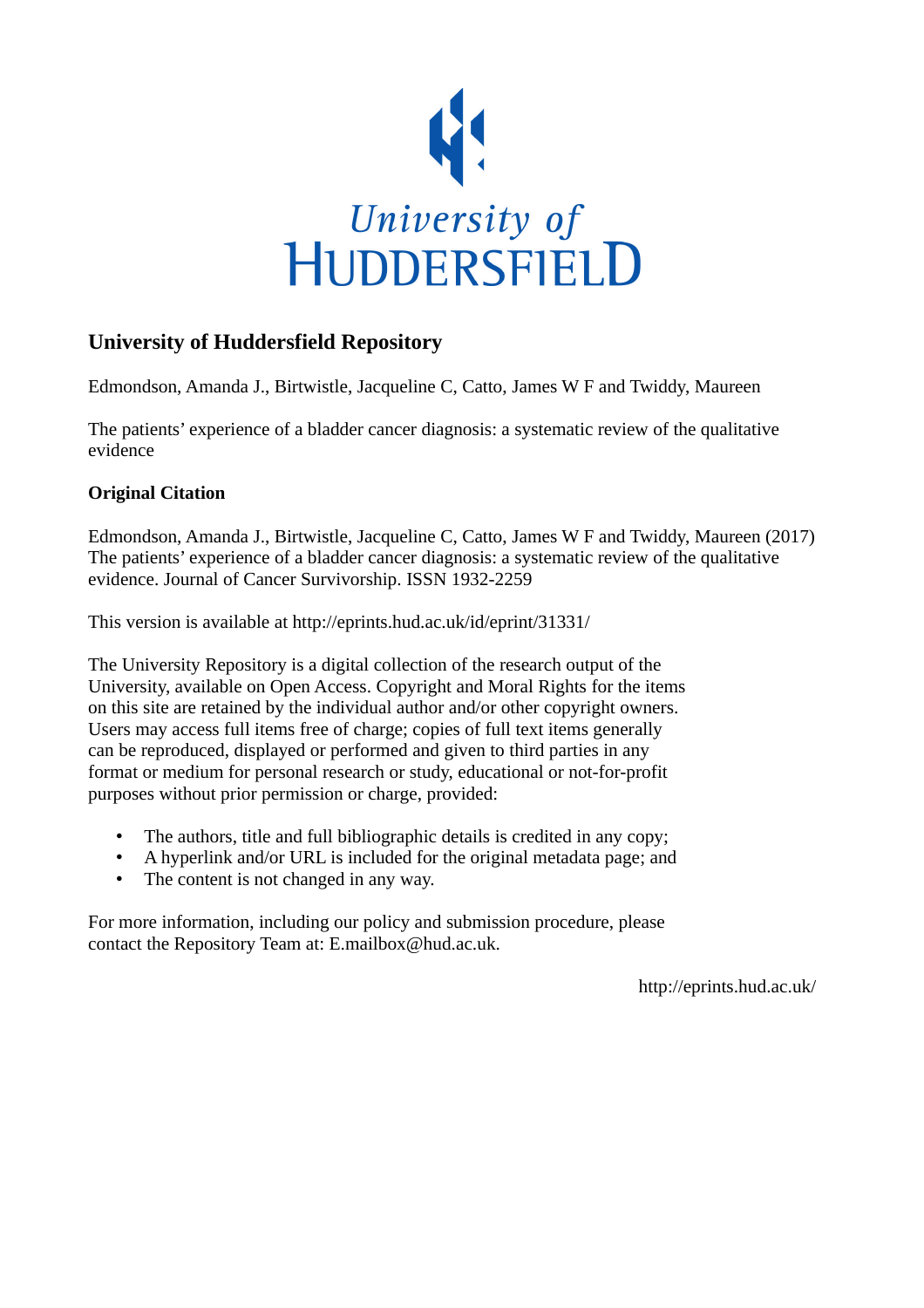REVIEW



# The patients' experience of a bladder cancer diagnosis: a systematic review of the qualitative evidence

Amanda J. Edmondson<sup>1</sup> · Jacqueline C. Birtwistle<sup>2</sup> · James W.F. Catto<sup>3</sup> · Maureen Twiddy<sup>2</sup>

Received: 8 July 2016 /Accepted: 31 January 2017  $\odot$  The Author(s) 2017. This article is published with open access at Springerlink.com

#### Abstract

Purpose Bladder cancer (BC) is a common disease with disparate treatment options and variable outcomes. Despite the disease's high prevalence, little is known of the lived experience of affected patients. National patient experience surveys suggest that those with BC have poorer experiences than those with other common cancers. The aim of this review is to identify first-hand accounts of the lived experiences of diagnosis through to survivorship.

Method This is a systematic review of the qualitative evidence reporting first-hand accounts of the experiences of being diagnosed with, treated for and surviving bladder cancer. A thematic analysis and 'best-fit' framework synthesis was undertaken to classify these experiences.

Results The inconsistent nature of symptoms contributes to delays in diagnosis. Post-diagnosis, many patients are not actively engaged in the treatment decision-making process and rely on their doctor's expertise. This can result in patients not adequately exploring the consequences of these decisions.

Maureen Twiddy and James W.F. Catto share senior authorship.

Electronic supplementary material The online version of this article (doi[:10.1007/s11764-017-0603-6\)](http://dx.doi.org/10.1007/s11764-017-0603-6) contains supplementary material, which is available to authorized users.

 $\boxtimes$  Amanda J. Edmondson a.edmondson@hud.ac.uk

- <sup>1</sup> Centre for Applied Research in Health, University of Huddersfield, Huddersfield, UK
- <sup>2</sup> Institute of Health Sciences, University of Leeds, Leeds, UK
- <sup>3</sup> Academic Urology Unit, University of Sheffield, Sheffield, UK

Learning how to cope with a 'post-surgery body', changing sexuality and incontinence are distressing. Much less is known about the quality of life of patients receiving conservative treatments such as Bacillus Calmette-Guerin (BCG). Conclusions The review contributes to a greater understanding of the lived experience of bladder cancer. Findings reflect a paucity of relevant literature and a need to develop more sensitive patient-reported outcome measures (PROMs) and incorporate patient-reported outcomes in BC care pathways. Implications for cancer survivors Collective knowledge of the patients' self-reported experience of the cancer care pathway will facilitate understanding of the outcomes following treatment.

Keywords Bladder cancer . Diagnosis . Treatment . Cystectomy . Quality of life . Patients' experience

#### Introduction

Bladder cancer (BC) is the seventh most common cancer in the world [[1](#page-8-0)] and is one of the most expensive to manage [[2\]](#page-8-0). The disease is more common in males than females, reflecting the main etiological risk factors, i.e. cigarette smoking and occupational carcinogen exposure [[3\]](#page-8-0). Despite advances in the epidemiology and treatment, relatively little is known about the experience of patients diagnosed with BC [[4,](#page-8-0) [5\]](#page-8-0). Patient surveys have shown that the experience of those with BC is one of the poorest when compared to other cancers. Potential explanations for this include absence of care planning, emotional support and poor post-discharge care [\[6\]](#page-8-0). These factors may be compounded by the male predominance of BC and the tendency of men to internalise their illness behaviour [[7\]](#page-8-0).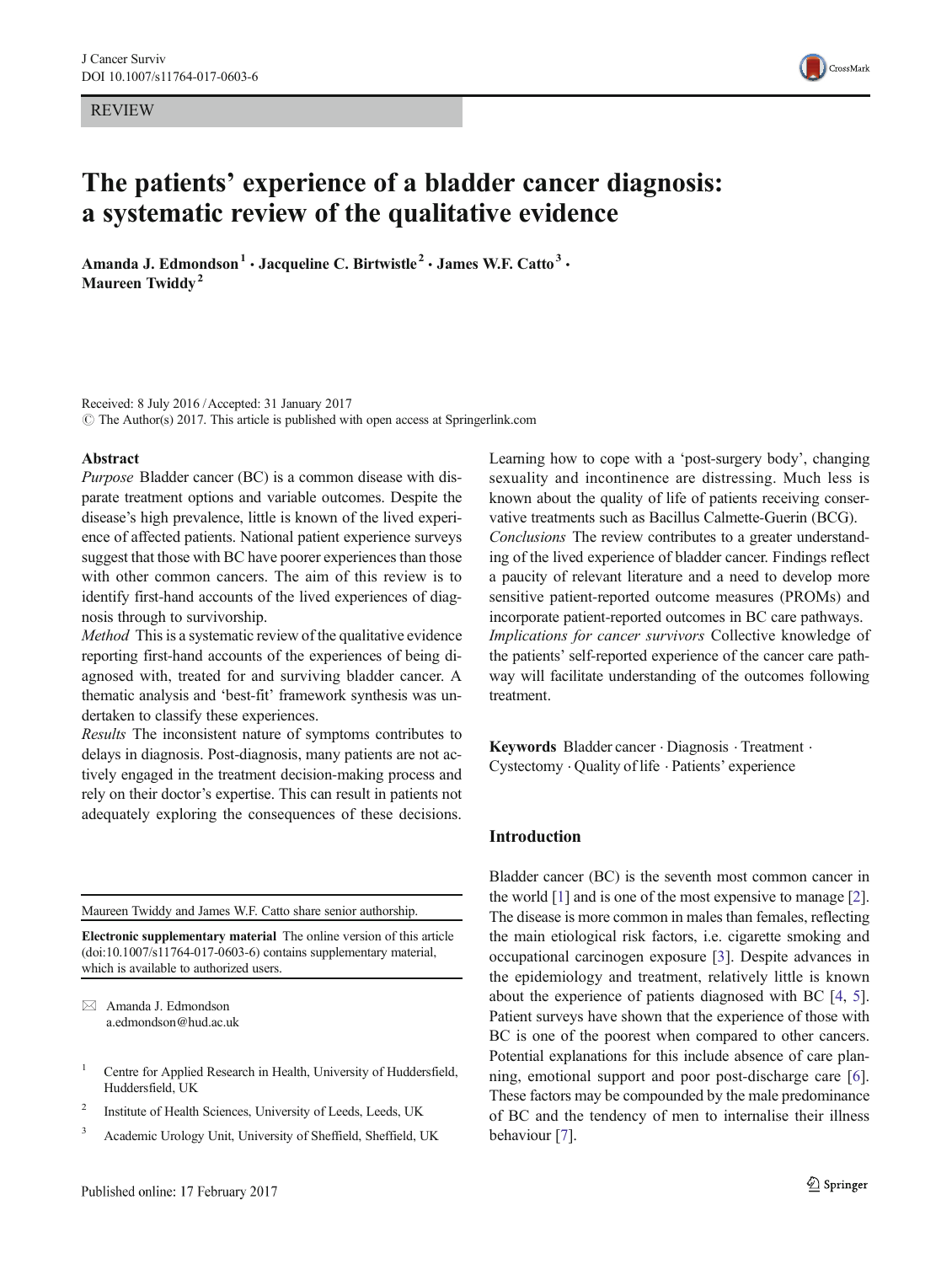<span id="page-2-0"></span>Whilst most cancers affect the well-being and quality of life (QoL) of diagnosed individuals and their caregivers, the QoL for BC patients is not well known due to a lack of disease and treatment-specific validated measure(s) and a lack of largescale analyses [\[8](#page-8-0)–[13\]](#page-8-0). Where data are available, reports are often restricted to small samples post-treatment [\[14](#page-8-0), [15\]](#page-8-0) and so limit the understanding of the BC patients' experience following diagnosis and pre-treatment experience of care (reviewed in [\[4\]](#page-8-0)). Developing new measures which identify care needs across the patients' pathway will help improve clinical practice and assist them in the early stages of their diagnosis and treatment decision making [[16](#page-8-0)]. Given that recent reviews have focussed upon quantitative data (e.g. [\[4](#page-8-0)]), we undertook a systematic review of the current status of qualitative data in patients with BC.

In 2010, the National Cancer Survivor Initiative (NCSI) published a 'vision' document [[5\]](#page-8-0) that reported a number of key shifts required in the approach to care for people living with and beyond cancer. One key vision was moving the focus from measuring clinical activity to measuring experience, concerns and outcomes for cancer survivors through routine use of patient-reported outcome measures (PROMs). The value of qualitative research in the development of PRO measures has been recognised for some time. For example, Duncan et al. [[17](#page-8-0)] recently conducted a synthesis of the

Fig. 1 Flow chart of included and excluded studies

qualitative evidence to examine the QoL domains from the patients' perspective to facilitate PROM development in five specific health conditions. This article also presents a systematic search of the qualitative literature and a 'best-fit' framework synthesis [\[18\]](#page-9-0) to classify and enhance the understanding of the experiences of BC from the patients' perspective. Findings may also assist future PROM development.

## Method

Preferred Reporting Items for Systematic Reviews and Meta-Analyses (PRISMA) guidelines were followed, including reference to the 27-item checklist (where applicable) and fourphase item flow diagram [\[19](#page-9-0)] (see Fig. 1).

## Literature search

Medline, PsycInfo, Embase, CINAHL, Cochrane Library, Global Health, Scopus, Pro Quest (Health & Medicine) and Google Scholar were searched for articles published between January 2000 and January 2016. A combination of keywords to describe the patient, patients' experience, BC, treatment and research method was used (for example, to describe the patient [patient, cancer patient, surgical patient, hospitalised patient],

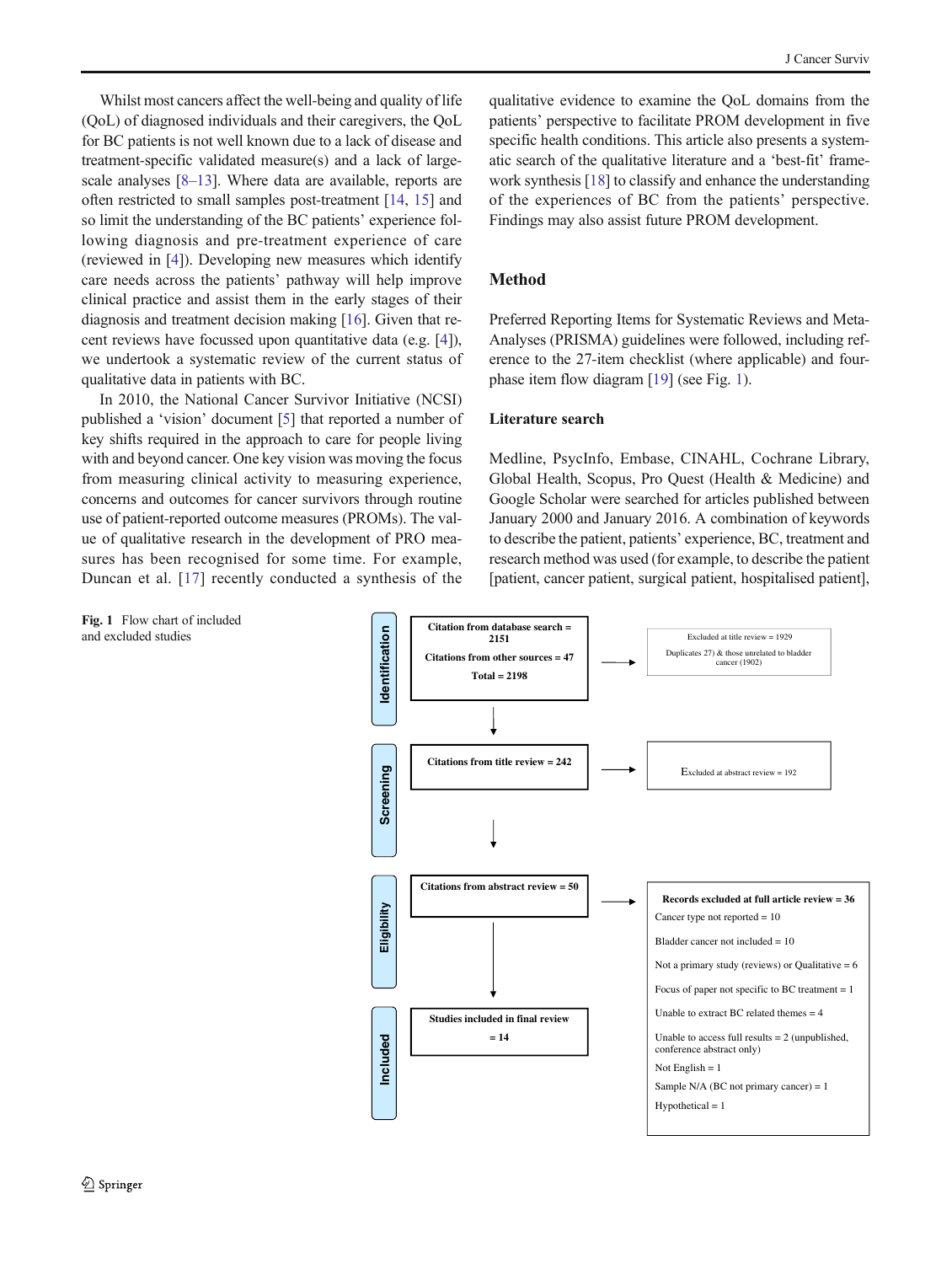their experience [acceptance, attitude, beliefs, opinion, satisfaction, QoL, quality of care, understanding, feelings], the cancer [BC, urinary bladder neoplasms, bladder, carcinoma], the treatment [intravesical immunotherapy, BCG vaccine, cystectomy, surgery] and the research method [interview, case studies, observations, focus group, thematic analysis], see online resource 1 for sample search strategy). In addition, reference lists and citations of included studies were scanned and specific urology journals were hand searched (Current Opinion in Urology, European Urology, Urology Practice, Journal of Urology, Urology, Scandinavian Journal of Urology and Nephrology and Scandinavian Journal of Urology and Asian Journal of Urology). Lead authors (identified from the searches/included studies) and conference abstracts (APOS, BPOS) were searched. English language restriction was applied to the search.

## Study selection

All primary studies detailing self-reported accounts of the experience of being diagnosed and treated for BC (primary cancer) were included in the review, meaning that results are based upon the narratives of individuals with BC. Studies that reported survey data only or hypothetical data were excluded. Two authors (AE and JB) reviewed the titles and abstracts to apply the inclusion criteria, and potentially eligible full-text articles were evaluated by AE, JB and MT for eligibility and quality. Each article was assessed for quality using the Critical Appraisal Skills Programme (CASP) assessment tool for qualitative research [\[20\]](#page-9-0). All studies were included in the review regardless of their quality rating, but the rating was used as an indication of the strength of the evidence and to inform standards required for future research into the qualitative experiences of people diagnosed with BC. Disagreements were resolved by discussion.

#### Data synthesis

Data regarding population, age range, participant numbers, diagnosis, treatment, data collection approach and derived themes were extracted using a standardised form. A thematic analysis of all the identified lived experiences of BC, using a 'best-fit framework synthesis' [\[18\]](#page-9-0), was undertaken starting with very similar themes to those described by Beitz and Zuzelo [\[21\]](#page-9-0), which were experience of diagnosis, acute care and treatment, post-treatment and the new normal. These informed the framework as they encompassed the patients' pathway from diagnosis to survivorship and adapting (or not) to life and thereby fit with the aims of this review. Initial allocation of experiences to the framework was undertaken by AE aided by discussion with JB and MT in uncertain cases.

#### Results

#### Manuscript selection

In total, 2198 manuscripts were identified, from which 14 eligible studies were selected (Fig. [1](#page-2-0) and online resource 2). Most studies were North American ( $n = 9$ ) or British ( $n = 3$ ), with 1 from Italy and Sweden. Accounts of 270 participants, of which 188 (70%) were male and 76 (30%) were female (gender missing in one study,  $n = 6$ ), with an age range from 33 to 86 years are reported. Diagnoses included non-muscleinvasive, muscle-invasive and metastatic BC. Treatments included radical cystectomy with various urinary diversions, systemic chemotherapy, radical radiation, transurethral resection and intravesical Bacillus Calmette-Guerin (BCG). At least half of the studies focus on the experiences of radical surgery patients, other papers did not report treatments provided, and only two papers focussed exclusively on BCG patients. Articles were scored for quality, with a mean quality score of 7 (range 5–9/9 points). Lower scores reflected an absence of ethical standard statements and risk or presence of bias during the process.

## Patients' experience of diagnosis

Patients' experience of diagnosis theme captures patients' reported experience of being diagnosed with BC, including presenting symptoms, diagnostic process, pre-treatment consultations and the treatment decision-making process.

## Diagnosing BC

Typical symptoms of BC were visible haematuria and altered urination patterns (urgency, frequency and dysuria) [[21](#page-9-0), [22\]](#page-9-0). Patients described haematuria as deceptive due to its painless and inconsistent nature [\[21\]](#page-9-0). The lack of pain and understanding about BC led to a delay in seeking help [\[21,](#page-9-0) [23,](#page-9-0) [24](#page-9-0)]. When help was sought, some felt frustrated that their symptoms were trivialised and misdiagnosed. For example, women presenting with blood in their urine were often met with 'are you sure it's not just your menstrual cycle?' [[21\]](#page-9-0), reflecting the typical delay in referral for female patients with BC [[25](#page-9-0)].

A typical response to diagnosis was shock, upset [\[21,](#page-9-0) [23](#page-9-0)] and devastation [\[26\]](#page-9-0), followed by a fear of treatment [[26\]](#page-9-0) and an intense desire for a speedy intervention [\[21](#page-9-0)]. Some described feeling 'scared to death' and thought of their diagnosis as a death sentence [[21](#page-9-0), [23](#page-9-0), [26\]](#page-9-0): 'you're sitting there thinking I'm going to die' [[23\]](#page-9-0). Hilton and Henderson [\[24](#page-9-0)] described this experience as 'unknowing'—everything that patients know about their health is suddenly called into question and they may now worry that their overall health will deteriorate [\[26](#page-9-0)].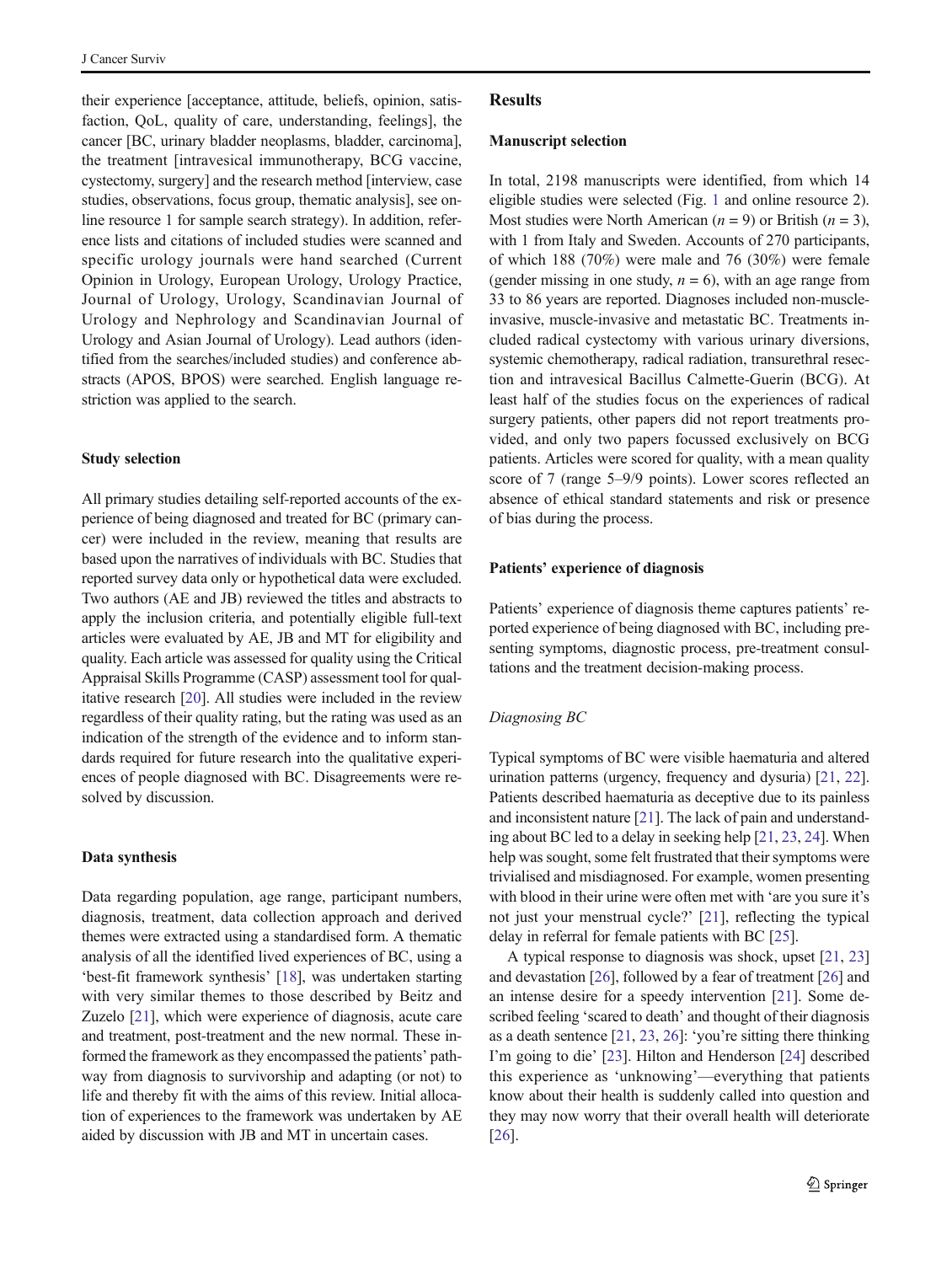Making treatment decisions was perceived as very challenging. Patients described difficulty understanding medical explanations, treatment options and potential side effects [[27](#page-9-0)] and felt uncomfortable making such decisions [[21](#page-9-0)]. Cancer information became important, and patients reported receiving insufficient information about self-care after treatment (surgery), finances and insurance, and subsequently, many sought information via the internet and/or support groups [\[27](#page-9-0)]. Worries about survival, pain, reduced sexual function and change in body image (after surgery) were often not addressed. In one recent study, only 6 out of 30 patients reported discussing likely changes in sexual function following surgery during the treatment consultation [\[27\]](#page-9-0). Some patients also reported receiving conflicting treatment recommendations and felt that there was a bias towards particular treatments depending on the healthcare professional that they spoke to [\[21](#page-9-0)].

Berry and colleagues [\[28\]](#page-9-0) explored how patients perceived and engaged in treatment decision making. They found patients expended significant effort in identifying the best healthcare provider 'one of the things I've always kept as a reference point is where are the centers of excellence for various treatments?' [\[28](#page-9-0)], even if this meant travelling a significant distance for treatment. In contrast, when considering treatment choice, almost half of patients were passive in the decision-making process and accepted the clinicians' treatment recommendation without question, but this was not constructed as problematic by patients 'it's like, no you [clinician] tell me what to do' [\[28\]](#page-9-0) and was most common in patients with early-stage disease. Other patients sought information from the internet, family, friends and others with knowledge/ personal experience to inform discussions with their clinician. A small number reported having complete control over the decision 'at the end I [patient] was the only one who would make the decision' [\[28](#page-9-0)]. Treatment choice was largely influenced by survival statistics, but other factors, such as treatment preferences [[29\]](#page-9-0), age and level of recreational and work activity, played an important role [[28](#page-9-0)]: 'I based it on the fact I'm 59 so it's not like I'm 20 and I have to live with this bag for a hundred years'; 'I've never had a period in my life where I wasn't exercising so an ostomy bag was really not an option for me' [[28](#page-9-0)].

Unsurprisingly, open communication was a critical and reoccurring theme throughout the patients' pathway, but particularly so in diagnosis and treatment consultations [[23](#page-9-0), [28,](#page-9-0) [30\]](#page-9-0). Early impressions of interpersonal aspects of patient care are important to the patient, in particular whether they feel that they are being treated as someone who matters and is worthy of care and being recognised and responded to as a unique individual with a particular social context [[30\]](#page-9-0)—'I say yes it's like being on first name terms with some of them…oh they get to know you and you get to know them' [[30](#page-9-0)]. Patients

believed that it was important to have 'a conversation' with the clinician, where the options are discussed to ensure that the clinician understands the impact of treatment options on the patient's life. The speed and momentum of diagnosis and treatment can result in patients feeling ill prepared, in particular for the side effects of treatment [\[28](#page-9-0)]. They wanted treatment plans to be clear, provided in a timely fashion and con-sistent from professional to professional [\[23](#page-9-0)].

### Patients' experience of acute care and treatment

Patients' experience of acute care and treatment theme captures patients' experiences of preparing for treatment and their acute care.

## Preparing for surgery

The psychological preparation for surgery can start weeks before admission [\[24](#page-9-0), [31](#page-9-0)]. One patient described it as worse than the diagnosis; for her, the thought of the impending surgical procedure (vaginal reconstruction) was devastating and terrifying, and she felt uncertain whether she would ever be the same again [\[24](#page-9-0)]. Hilton and Henderson [\[24\]](#page-9-0) described this experience of an impending bodily change as 'metamorphosis'. Physical pre-surgical procedures were also captured in detail. For example, patients recalled the onerous procedures of bowel preparation prior to surgery [[21](#page-9-0)], and neobladder reconstruction patients recalled being measured and 'tattooed' for stoma placement prior to their surgery, even though they were not expecting a stoma. This was described as unsettling, and for some, the fear of the change to self following surgery felt worse than the diagnosis [\[21](#page-9-0), [24](#page-9-0)].

#### Waking up after surgery

Waking after surgery is described as a feeling of 'alienation from the body' [[32](#page-9-0)]. This encapsulates the shock and disgust some patients' experience in response to their stoma and numerous abdominal drains [[21\]](#page-9-0). Simple acts of kindness are important 'what a nice woman that was [nurse] when I woke up after my first operation when I opened my eyes she was sitting at my bed holding my hand now what do you think of that…that's a good one' [\[30\]](#page-9-0).

#### Post-operative care

Hands-on training on patient' stoma appliances and catheters begins in the acute recovery phase. This was a positive experience, but many felt that it should have continued after discharge [\[27\]](#page-9-0). Although aftercare was generally good, for some, post-operative pain was not well managed, with pain management regimes leaving patients feeling 'knocked out' or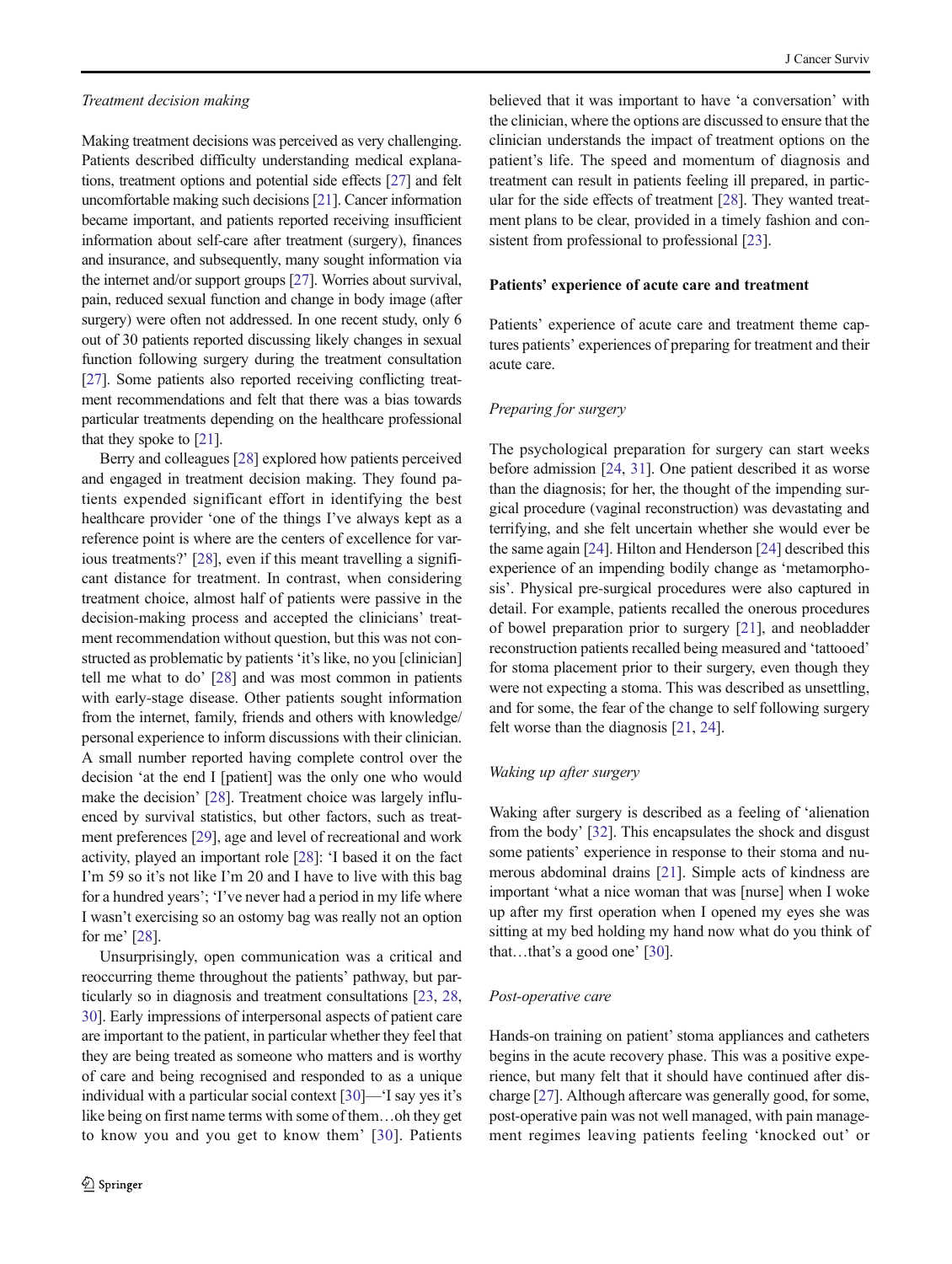'mentally in the left field' [[21](#page-9-0)] and disorientated to time and place [\[21\]](#page-9-0).

## Patients' experience of non-radical surgical treatment

Two studies captured non-radical surgical treatment experiences. Patients commonly reported short-lived related symptoms [[22](#page-9-0), [26](#page-9-0)]. Patients receiving BCG treatment reported abdominal pain and painful, urgent and more frequent urination [\[22\]](#page-9-0). Some also reported passing blood clots and blood in the urine, flu-like symptoms, fatigue and soreness at the catheter site [\[22\]](#page-9-0). Clark [\[22](#page-9-0)] interviewed patients who had undergone TURBT, and those patients described painful and urgent urination, knife-like stinging and passing blood clots—'it was just the initial shock when you put that thing in, and the first time you go to the potty and urinate that hurt. That hurt like hell'. However, symptoms were generally temporary.

#### Patients' experience post-treatment

Patients' experience post-treatment theme mostly captures the period shortly after treatment, during which patients experience immense change, and details the ways in which people learn to adapt to new, often distressing experiences.

Post-surgery recuperation was long and something that patients felt that they needed support with [\[21](#page-9-0)]. It was described by one patient as 'the point I became a cancer survivor' [\[24\]](#page-9-0). Hilton and Henderson [[24](#page-9-0)] referred to this experience as 'an unfolding path'—recuperation was a time of immense change, encompassing new experiences, new learning and adaptation both physically and psychologically [\[21,](#page-9-0) [23,](#page-9-0) [24](#page-9-0)]. Weight loss following surgery was common, and patients felt exhausted and weak on their return home. Although they felt unhappy about lost vitality, there was a sense of acceptance that they needed to pace their activities and some employed coping strategies, such as starting walking routines to regain strength [[21\]](#page-9-0).

Support of family and friends was especially valuable at this time, though paradoxically, this was a time when some experienced disappointment and difficulty with close relationships; a few patients reported feeling disappointed by the lack of support and felt as though they were being treated differently [\[23\]](#page-9-0).

Patients' experience of homecare was variable, and it was a lottery in terms of how much aftercare they might receive [[23\]](#page-9-0). Knowledge and expertise to deliver homecare to patients following a radical cystectomy varied—'the homecare, nobody, not one person knew or had any experience with this. They had experience with bowels but not bladder' [[23](#page-9-0)].

New experiences were often unexpected and distressing. For example, patients reported not being told how they could deal with incontinence. Many reported initiating their own strategies such as wearing pads at night, changing underwear style, only wearing black trousers so leakage would not show

and establishing bladder schedules, for example, setting alarms to go off through the night to ensure regular voiding [\[21](#page-9-0), [23\]](#page-9-0), in the absence of education from healthcare services [\[23](#page-9-0)]. Some neobladder patients had to learn to self-catheterise; this felt easier than learning to void their neobladder. The mechanics of voiding the neobladder are very different to those of their original bladder and more redolent of defecation in that they needed to 'force it out' and 'strain' [\[21](#page-9-0)]. Selfcatheterising for some, however, felt disgusting and was avoided [[21](#page-9-0)].

## The new normal

Having experienced a period of immense change, this theme captures the next phase, referred to as the 'new normal' [[21\]](#page-9-0). Here, patients describe their QoL post-treatment, i.e. their experience of adapting (or not) to new toileting characteristics, new ways of being sexual and living with the lifelong threat of cancer.

Quality of life (QoL) following treatment for BC was mixed for both surgical and non-surgical patients. Patients reported both negative and positive aspects, but they were also something fluid and they fluctuated over time [\[15,](#page-8-0) [29\]](#page-9-0). For example, Cerruto and colleagues [[15](#page-8-0)] explored the QoL of a cross section of patients (1 year post-surgery up to 30 years) who had an ileal conduit following a radical cystectomy. They presented patient profiles at 1, 3, 5, 7 and plus 7 years postsurgery. One year post-surgery, QoL was reported to be good/ unchanged for some, but for others, it was worse, with poor sleep and being dependent on others to manage their ostomy notable areas of concern. By 3 years, most reported having poor QoL; main areas of difficulty were continued dependence on partners to manage their ostomy, concern about leakage and smell of urine and subsequent decline of social activities. Worsening of QoL over time was reported for surgical and non-surgical populations and attributed to a decreasing optimism about recovery [\[15,](#page-8-0) [29\]](#page-9-0) and for surgical patients, the overwhelming feeling of not being the same [[15\]](#page-8-0). Loss of friendships and the detrimental impact on social life were also reported by Persson and Hellstrom [[32\]](#page-9-0), but they noted that these occurred quite soon after surgery when patients were faced with who, how to tell and how people would react.

By 5 years post-treatment, QoL had improved and patients reported feeling in a better state of health compared to pre-surgery. Cerruto and colleagues [\[15\]](#page-8-0) attributed this improvement to adaptation. Patients reported feeling less dependent on partners; problems such as urinary leakage remained, but these were managed; 'I don't have anxiety about my condition, there are some precautions that should be observed, I must be careful that there are no leaks but it happens rarely in my case and I can live almost normally' [[15\]](#page-8-0). By 7 years post-surgery, social relations had recovered and activities of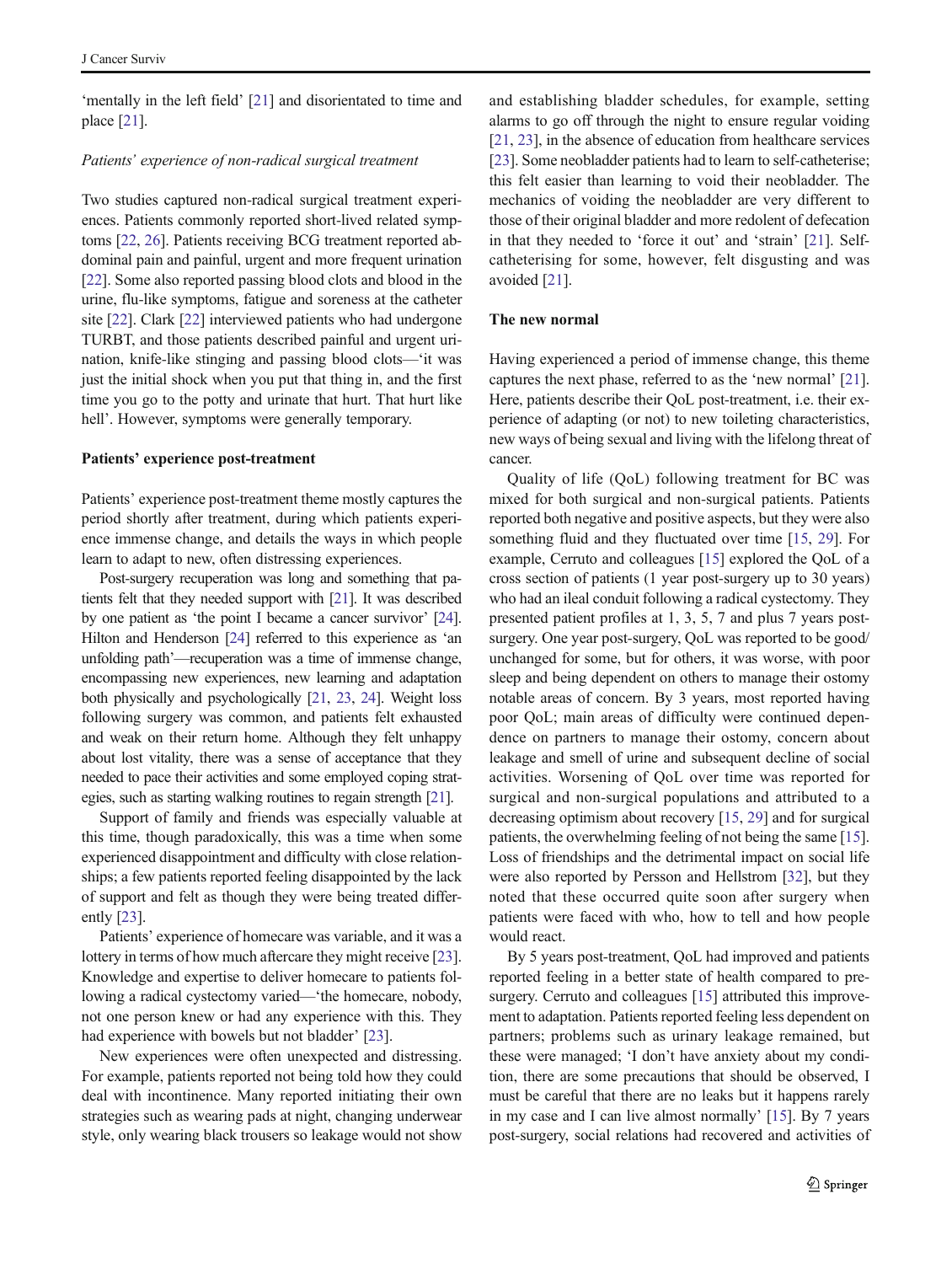daily living felt less restricted. This finding was also supported by Foley et al. [[33\]](#page-9-0) who explored the cancer experience of long-term survivors and found over time that survivors had acquired a greater appreciation for life.

However, some concerns persisted over time; for surgical patients, this included a lack of sexual activity and physical complications such as hernias, urinary tract infections and peristomal skin lesions, which affect ostomy management and risk leakage [\[15](#page-8-0)]. Long-term effects of cancer were described by survivors as 'a constant' in their lives and as a reminder of their cancer [\[21](#page-9-0), [34\]](#page-9-0).

#### Accepting incontinence

Incontinence following surgery was generally permanent, and learning not to be embarrassed about leakage was key to successful management [[21\]](#page-9-0). New routines to respond to new toileting characteristics were commonplace [\[21](#page-9-0), [27](#page-9-0)]. Some patients described difficulties and subsequent adaptations related to returning to work. For example, finding a clean place to self-catheterise away from home was described as difficult, particularly for men. Male public toilets were often perceived as dirty, and sitting on the toilet seat was unfamiliar and frustrating. For some men, this resulted in a reluctance to travel or where necessary holding large volumes of urine to avoid using public toilets. For some, a change in toilet characteristics also extended to their bowels; some experienced chronic diarrhoea and unpredictable flatulence [\[21](#page-9-0), [32](#page-9-0)]. Patients described locating toilets ahead of time as a protective strategy, and planning their toilet use became a major priority [\[21,](#page-9-0) [27\]](#page-9-0): 'If you go to some function probably the first thing you seek out is the toilet'; 'Life is normal. It's almost as if it didn't happen except for the inconvenience of having to sit and plan where I go based on having to go to the bathroom' [[21\]](#page-9-0).

Despite understanding the importance of hydration, many surgical participants reported not drinking enough. For some, this was because of the need to subsequently empty their bladder, which meant staying closer to a toilet, which increased isolation as patients remained at home; for others, it was about managing continence, with some patients avoiding beer as this often resulted in night-time leakage [[21\]](#page-9-0).

Ongoing fears included leakage of gas and odour and visibility of the stoma [\[32](#page-9-0)]. Patients often selected different clothes to minimise visibility and damage to the stoma (e.g. wearing loose dresses, supporting the stoma with suspenders [\[32](#page-9-0)]). Concerns about visibility also resulted in changes to social activities, for example, avoidance of swimming pools [[32\]](#page-9-0).

#### Changing sexuality

Changes in sexuality were reported by men and women [\[27\]](#page-9-0) who had undergone non-surgical [[26,](#page-9-0) [35](#page-9-0)] and radical surgical treatment [\[21](#page-9-0), [23,](#page-9-0) [35\]](#page-9-0). Non-radically treated patients usually reported a short period of abstinence due to fear of contamination of their partner with the treating agents [[26](#page-9-0), [35\]](#page-9-0), but for some, abstinence seemed more permanent 'we don't have sex because of that stuff they were putting in me. I still get an erection and masturbate and I don't tell her about that but I do and when I come it doesn't come out like it used to because of that irritation in there' [[35](#page-9-0)]. For radical surgical patients, despite having prior knowledge about the impact on sexual function, i.e. impotence for men and vaginal shortening/ dryness for women, the reality was still a shock. Men in particular had been certain that it would not be the case for them and described impotence as a loss of their manhood, which led to other ways of achieving an erection [\[27](#page-9-0), [35](#page-9-0)], but this was often met with disappointment [\[21](#page-9-0)]; 'no more sex life, I feel destroyed physically, emotionally. Once I was a master of myself, now I depend on my wife. The surgery carried away all that I had' [[15](#page-8-0)]. For others, sexual relationships were reestablished but in a different way; 'BC has changed our sex life a bit, we still have sex but it's different now, well obviously it's different for me. Since I can't have normal intercourse it's a lot of foreplay but I enjoy that too. It's not as good as it was before but it's still pretty good, I bought a vibrator so she can still have orgasms—it changed the dynamic of sex, you know it's more to make sure she has an orgasm' [[35\]](#page-9-0).

Post-surgery, women reported physical and psychological concerns about sex [\[23,](#page-9-0) [27](#page-9-0), [35\]](#page-9-0), with the loss of physical intimacy commonly reported 'sometimes it's almost a platonic relationship' [\[35\]](#page-9-0). The appearance of the stoma and the bag were of concern for some as they perceived it to be off-putting sexually [\[23,](#page-9-0) [27,](#page-9-0) [32](#page-9-0), [35](#page-9-0)], with some fearing leakage from the stoma during sex [\[23](#page-9-0)]; 'not in a million years would I let anybody close to me with this stoma and bag and all that, I'm disgusting. How it looks, I mean I have a bag of pee hanging in front of me, I find it revolting I'm sure anyone else would' [\[23](#page-9-0)].

The degree of acceptance about loss of sexual function was reported to be influenced by age, stage of life and how much importance a couple placed on sex [\[23\]](#page-9-0). In contrast, reestablishing a sexual relationship after BC was influenced by good communication between partners [[35](#page-9-0)]. Interestingly, despite how common sexual problems seem to be amongst BC survivors, very few sought professional assistance [[27](#page-9-0)], with Mohamed and colleagues positing that this was perhaps due to the fact that many were grateful to be alive [\[27](#page-9-0)].

## Living with the lifelong threat of cancer

'Deal with it' and 'just take it as it comes' attitudes were commonplace [\[21,](#page-9-0) [29,](#page-9-0) [33](#page-9-0), [34](#page-9-0)]. Survivors reported being very aware that many people die from BC, and so, a stoical and optimistic attitude to new experiences soon developed [[21,](#page-9-0) [23,](#page-9-0) [33\]](#page-9-0). Similarly, living each day and having a new found sense of appreciation for their life were also apparent and may be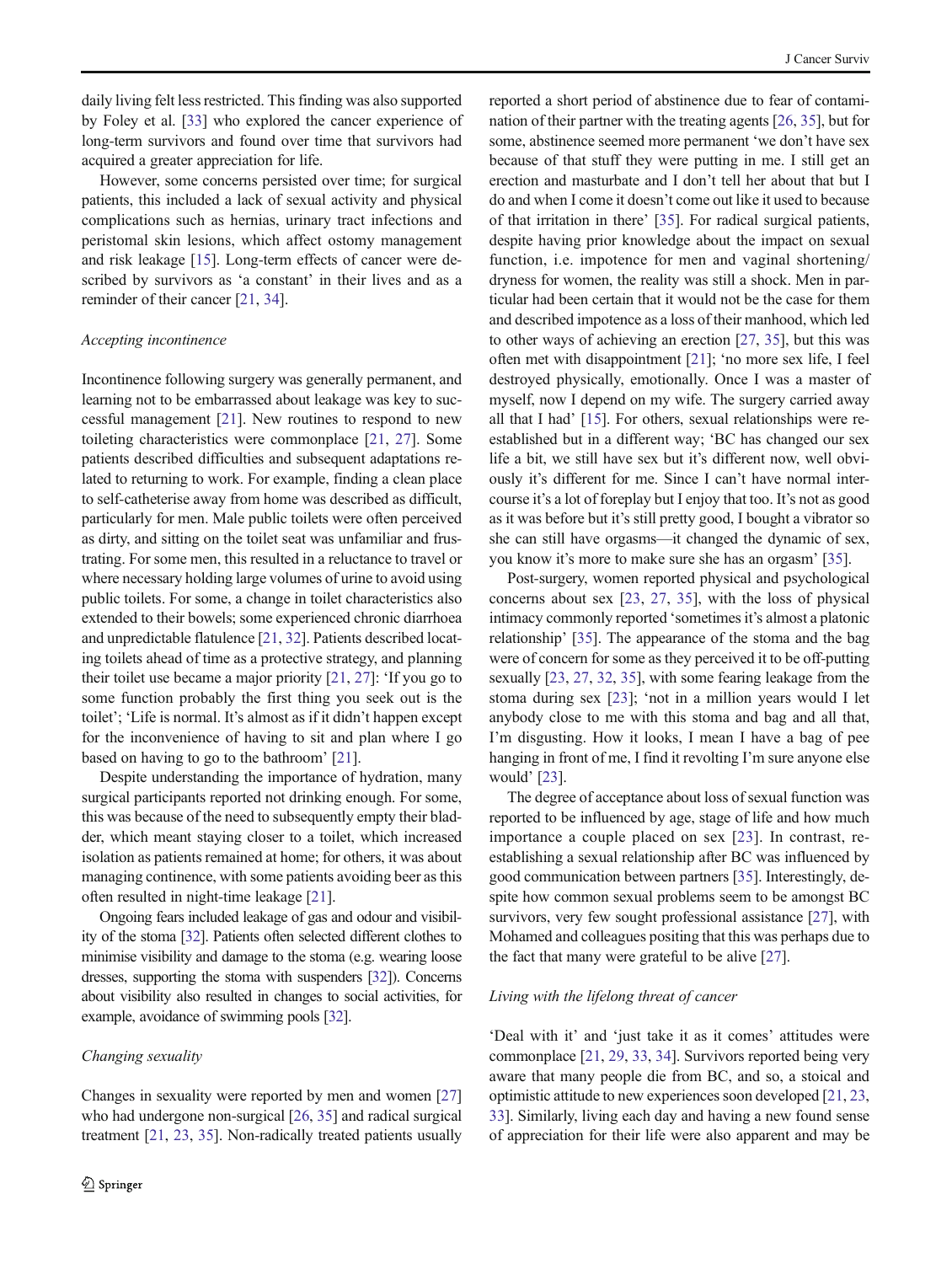partly attributed to the perception of cancer as a lifelong threat [\[21](#page-9-0), [27](#page-9-0), [34](#page-9-0)]. Follow-up schedules proved to be a constant reminder of how fragile life can be [[21,](#page-9-0) [34](#page-9-0)], and many survivors reported that support from family and friends had been vital throughout their journey with cancer [\[29](#page-9-0), [34\]](#page-9-0) (see online resource 3 for a preliminary conceptual framework of the patients' experience of being diagnosed with BC through to survivorship).

## **Discussion**

This is the first systematic review of qualitative evidence focusing upon first-hand accounts of the lived experience of BC. The review identified the significant impact of this disease upon the patient and their next of kin and that currently, there is little attention paid to this by BC care practitioners. Most of the data reported events at the beginning (at diagnosis) and end (life after treatment) of the patients' pathway, and there was an over-representation of patients undergoing radical surgery, when the majority of patients receive non-radical (conservative) treatments. As the concerns of those undergoing conservative treatments cannot be assumed to be the same as those of the RC population, the review highlights the need for more qualitative research to inform understanding of the experiences of this population.

Sexual concerns were especially common with an unmet need for information and support [[21,](#page-9-0) [23,](#page-9-0) [26](#page-9-0), [27](#page-9-0), [32](#page-9-0), [35](#page-9-0)], which support the findings of a recent PROM pilot report [\[36\]](#page-9-0). The fact that very few patients reported receiving help for sexual distress is a concern [[27\]](#page-9-0) and suggests perhaps that the shift towards exploring the patients' holistic experience, in particular their sexual experience, as set out by the National Cancer Survivorship vision has not yet been reached [\[5\]](#page-8-0). The findings of the review suggest that health professionals need to be more proactive in eliciting areas of distress and, given the gender-specific concerns highlighted in this review, tailored interventions would be more appropriate [[27](#page-9-0)].

Body image was an important concern for those undergoing surgery. Patients reported experiencing significant alteration to their body [\[32](#page-9-0)], and women in particular reported feeling unsexual [[23](#page-9-0), [27](#page-9-0), [32](#page-9-0), [35](#page-9-0)]. Visibility of the stoma was problematic and resulted in patients altering clothing and social activities [\[32\]](#page-9-0). Concerns about body image were also reported in the PROM pilot report, and the findings of this review evidence that conclusion [\[36\]](#page-9-0). Only one (excluded) study found body image not to be important [[37](#page-9-0)], but this may be due to those authors asking patients to consider a future event (impact of surgery) on body image; it is not clear whether patients were specifically asked about appearance post-surgery, and given the duration of the interviews (16 min on average), it seems unlikely that any discussion would have been in-depth. Encouraging patients to reflect on their experiences in some depth enables a more valid

disclosure of concerns [\[32\]](#page-9-0), which might account for the disparate findings.

Less frequently described but nonetheless explored was patients' experience of acute care and discharge, and this review highlights how some of the most basic acts of kindness, such as holding a patient's hand on waking from surgery, can make such a difference to their experience.

This review identifies a relatively neglected area of cancer and the poor level of evidence in this field. It offers an understanding of the patients' experience pre-diagnosis through to survivorship, complementing a recent BC PROM pilot [\[36](#page-9-0)] and ongoing work in BC QoL development to develop ways to comprehensively assess sexual [[8\]](#page-8-0) and body image issues in particular [[38\]](#page-9-0). It also serves as a useful starting point for developing teaching/training materials. Knowledge of the patients' experience from diagnosis through to survivorship and highlighting the challenges in reporting concerns are valuable to new and existing health professionals tasked with shifting the focus from clinical activity to patients' experience. Finally, it is a response to patients' hopes for professionals to better understand their experience and in particular the impact of bodily and sexual changes [[23\]](#page-9-0).

## Limitations

The review only included articles in the English language, and most of the included studies were carried out in North America (within a specific healthcare system). As such, it may limit the understanding of a more global picture of patients' experience with BC. The review applied a date limitation from 2000 to present. Although this will have restricted our search and subsequently missed articles of relevance, it was an attempt to capture patients' contemporary experiences of clinical services and treatments. In synthesising the data from all the studies, irrespective of their cancer stage and treatment, subtleties in relation to QoL, need, etc. associated with certain treatments or extent of illness will have been missed. Nevertheless, several themes identified in the review are expected to be common throughout the illness trajectory and helpful in addressing future care irrespective of stage/ treatment.

## Recommendations

The findings of this review are relevant and important to the field but reflect a paucity of relevant literature. Prior to the development of any new measure, a clear conceptual framework is needed [[39](#page-9-0)–[41](#page-9-0)], and this review suggests that there are gaps in our understanding that need to be filled before highquality, sensitive measure of QoL can be developed for this population. This article offers the beginnings of a conceptual framework (see online resource 3); however, to develop a robust framework, more research is needed. Future research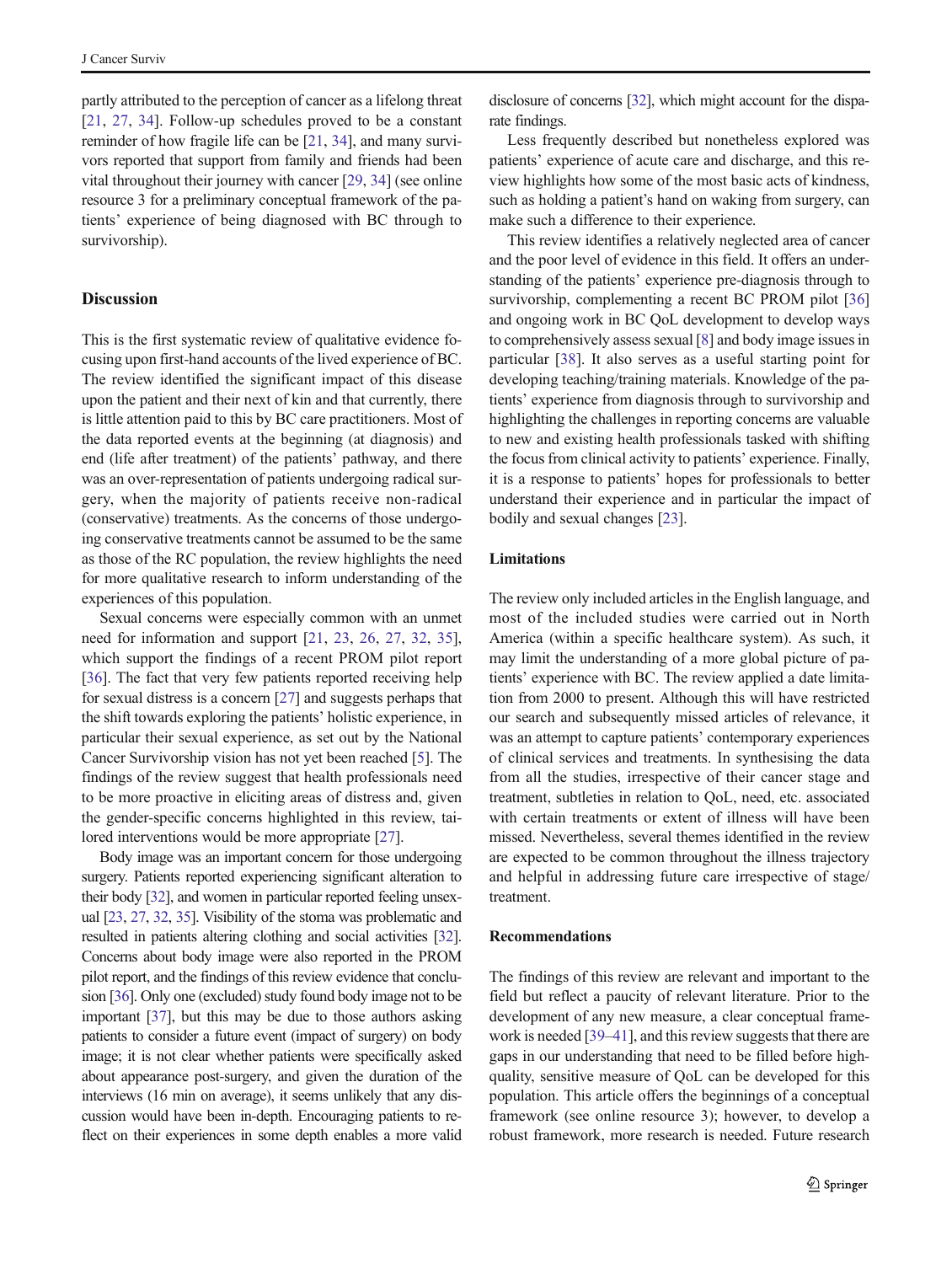<span id="page-8-0"></span>should aim to improve reporting of qualitative findings relating to BC, should include larger numbers of patients (and caregivers) receiving non-radical treatments and should include longitudinal studies to capture change over time. With this in mind, authors are now undertaking longitudinal surveys into the QoL in patients being treated for and after a diagnosis of BC, e.g. the OTIS study [\[http://www.abdn.ac.](http://www.abdn.ac.uk/hsru/research/assessment/interventional/otis/) [uk/hsru/research/assessment/interventional/otis/](http://www.abdn.ac.uk/hsru/research/assessment/interventional/otis/)].

## Implications for practice

The review highlights that a better understanding of the patients' experience throughout each stage of their pathway could be gleaned. It is clear that patients' experience varies and some require more or less support than others at different points along the their pathway. Support and informational needs may be gender specific and may differ in intensity, for example, for those who may not have support from family and/or friends.

## Conclusion

The findings contribute, through a qualitative synthesis, to a greater understanding of the lived experience of BC. The review has pooled the evidence making it more accessible to individual centres where numbers of patients with BC may be small, thus restricting knowledge of the full effects of cancer for this group of patients. This might also explain why the patients' experience for this group of patients has received less attention, compared to other cancer types (e.g. breast). It is noteworthy that these experiences are identified from self-reports, which suggest that discussion of them might be incorporated into the clinical pathway when appropriate. The findings identify the impact of BC upon the lived experience and suggest a need to embed PROMs within care pathways and to encourage care providers to understand their importance.

Acknowledgements This work was funded by Yorkshire Cancer Research (grant number S388).

#### Compliance with ethical standards

Conflict of interest The authors declare that they have no conflict of interest.

Funding This work was funded by Yorkshire Cancer Research (grant number S388).

Open Access This article is distributed under the terms of the Creative Commons Attribution 4.0 International License (http:// creativecommons.org/licenses/by/4.0/), which permits unrestricted use, distribution, and reproduction in any medium, provided you give appropriate credit to the original author(s) and the source, provide a link to the Creative Commons license, and indicate if changes were made.

#### References

- 1. Chavan S, Bray F, Lortet-Teulent J, Goodman M, Jemal A. International variations in bladder cancer incidence and mortality. Eur Urol. 2014;66:59–73.
- 2. Svatek RS, Hollenbeck BK, Holmang S, Lee R, Kim SP, Stenzl A, et al. The economics of bladder cancer: costs and considerations of caring for this disease. Eur Urol. 2014;66(2):253–62. doi:[10.1016/j.](http://dx.doi.org/10.1016/j.eururo.2014.01.006) [eururo.2014.01.006.](http://dx.doi.org/10.1016/j.eururo.2014.01.006)
- 3. Burger M, Catto JW, Dalbagni G, Grossman HB, Herr H, Karakiewicz P, et al. Epidemiology and risk factors of urothelial bladder cancer. Eur Urol. 2013;63(2):234–41. doi:[10.1016/j.eururo.2012.07.033.](http://dx.doi.org/10.1016/j.eururo.2012.07.033)
- 4. Ali AS, Hayes MC, Birch B, Dudderidge T, Somani BK. Health related quality of life (HRQoL) after cystectomy: comparison between orthotopic neobladder and ileal conduit diversion. European journal of surgical oncology : the Journal of the European Society of Surgical Oncology and the British Association of Surgical Oncology. 2015;41(3):295–9. doi:[10.1016/j.ejso.2014.05.006](http://dx.doi.org/10.1016/j.ejso.2014.05.006).
- 5. National Cancer Survivorship Initiative. Vision document. 2010. <http://www.ncsi.org.uk/>
- 6. Department of Health. National Cancer Patient Experience Survey 2011/12—national report 2012.
- 7. Dale HL, Adair PM, Humphris GM. Systematic review of post-treatment psychosocial and behaviour change interventions for men with cancer. Psychooncology. 2010;19(3):227– 37. doi:[10.1002/pon.1598](http://dx.doi.org/10.1002/pon.1598).
- 8. Blazeby JM, Hall E, Aaronson NK, Lloyd L, Waters R, Kelly JD, et al. Validation and reliability testing of the EORTC QLQ-NMIBC24 questionnaire module to assess patient-reported outcomes in non-muscle-invasive bladder cancer. Eur Urol. 2014;66(6):1148–56. doi:[10.1016/j.eururo.2014.02.034](http://dx.doi.org/10.1016/j.eururo.2014.02.034).
- 9. Nikapota AD, Cresswell J, Appleyard S, Catt SL. Quality of life after bladder cancer: a prospective study comparing patient-related outcomes after radical surgery or radical radiotherapy for bladder cancer. Clin Oncol. 28(6):373–5. doi:[10.1016/j.clon.2015.12.002](http://dx.doi.org/10.1016/j.clon.2015.12.002).
- 10. Sanchez A, Wszolek MF. Bladder cancer: quality of life in patients with non-muscle-invasive bladder cancer. Nat Rev Urol. 2015;12(4):186–8. doi[:10.1038/nrurol.2015.12](http://dx.doi.org/10.1038/nrurol.2015.12).
- 11. von der Maase H, Hansen SW, Roberts JT, Dogliotti L, Oliver T, Moore MJ, et al. Gemcitabine and cisplatin versus methotrexate, vinblastine, doxorubicin, and cisplatin in advanced or metastatic bladder cancer: results of a large, randomized, multinational, multicenter, phase III study. J Clin Oncol. 2000;18(17):3068–77.
- 12. Wright JL, Porter MP. Quality-of-life assessment in patients with bladder cancer. Nat Clin Pract Urol. 2007;4(3):147–54.
- 13. Porter MP, Penson DF. Health related quality of life after radical cystectomy and urinary diversion for bladder cancer: a systematic review and critical analysis of the literature. J Urol. 2005;173(4): 1318–22. doi[:10.1097/01.ju.0000149080.82697.65](http://dx.doi.org/10.1097/01.ju.0000149080.82697.65).
- 14. Allareddy V, Kennedy J, West MM, Konety BR. Quality of life in long-term survivors of bladder cancer. Cancer. 2006;106(11):2355– 62. doi[:10.1002/cncr.21896.](http://dx.doi.org/10.1002/cncr.21896)
- 15. Cerruto MA, D'Elia C, Cacciamani G, De Marchi D, Siracusano S, Iafrate M et al. Behavioural profile and human adaptation of survivors after radical cystectomy and ileal conduit. Health and Quality of Life Outcomes. 2014;12(1).
- 16. Lasch KE, Marquis P, Vigneux M, Abetz L, Arnould B, Bayliss M, et al. PRO development: rigorous qualitative research as the crucial foundation. Quality of Life Research: an International Journal of Quality of Life Aspects of Treatment, Care and Rehabilitation. 2010;19(8):1087–96. doi:[10.1007/s11136-010-9677-6](http://dx.doi.org/10.1007/s11136-010-9677-6).
- 17. Duncan R, Essat M, Jones G, Booth A, Buckley Wood H, Poku E et al. Patient-reported outcome measures for abdominal aortic aneurysm: a systematic review and qualitative